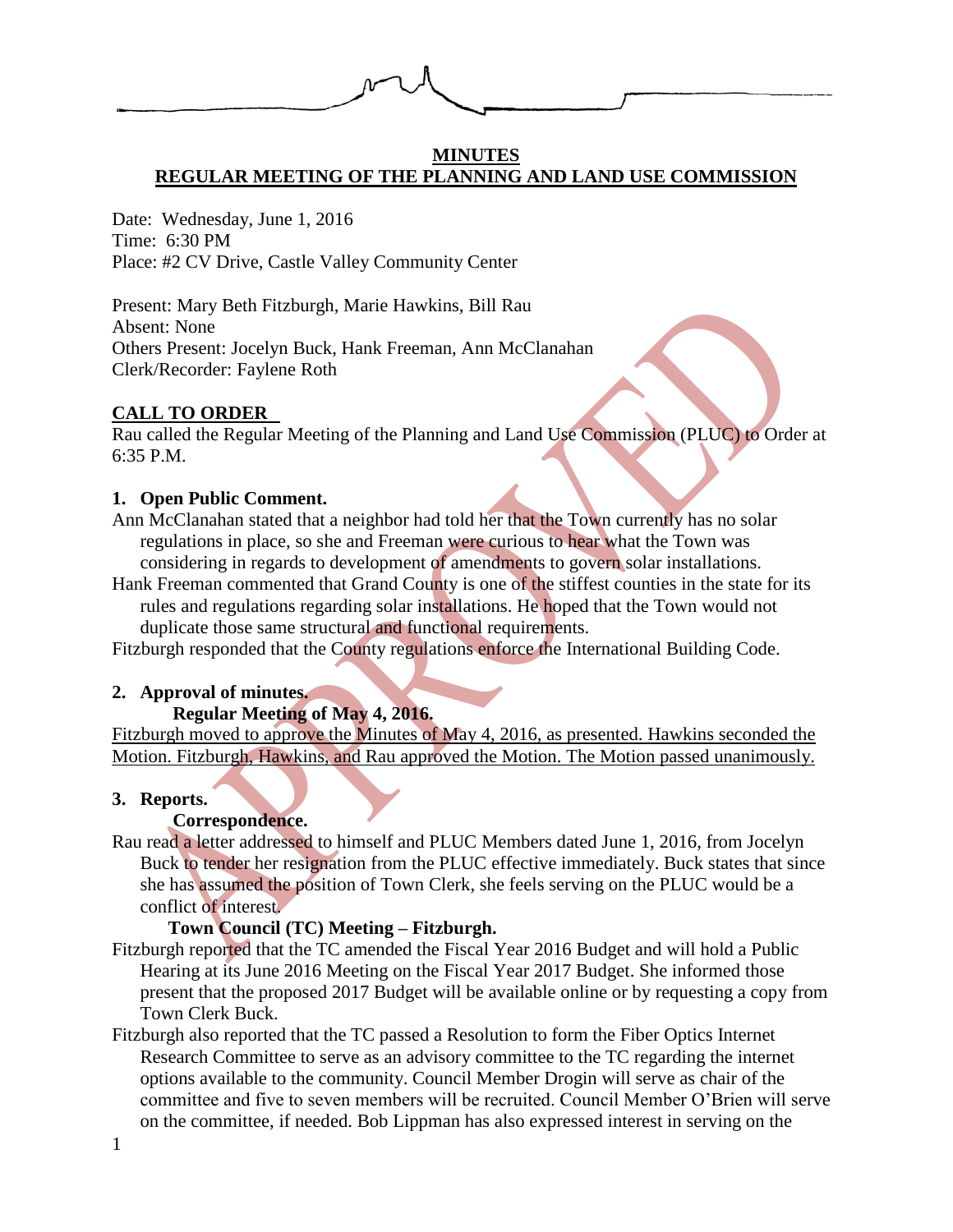committee and submitted a proposed agenda for the committee to the Council. Council Members agreed to let the Committee determine its agenda once it meets. Roth reminded PLUC Members that the TC had previously requested that a PLUC Member serve on the Committee. Rau suggested that might be possible once the PLUC vacancies were filled.

- According to Fitzburgh, the TC also discussed the Town's response to the County Resource Management Plan (CRMP) which the State has requested each County to create over the next year. Rau said that the County plans to hire a consultant for this process with funds (up to \$50,000.00) provided by the State for this purpose. PLUC Members reviewed a list of issues that the State has provided. Fitzburgh pointed out the issues that Mayor Erley has indicated he thinks are of special concern to the Town.
- Rau offered to take a lead role on this issue since he has been asked by Zacharia Levine, Grand County Community Development Director, to serve on the committee to hire the consultant. Rau suggested waiting until the consultant is hired to determine how he will approach the project. He said he imagines that the Town will want to present a 5-page letter with appendices identifying the Town's concerns.
- PLUC Members discussed the State's intent for the CRMPs. Fitzburgh read from State Code that the State's objective was to develop resource management plans (RMP) for management of public lands. According to the Code: …for each item listed, a [RMP] shall establish findings, objectives, policies, and guidelines on how the objectives are to be accomplished.

#### **Permit Agent.**

Roth noted that the Right-of-Way Encroachment Permit was for spread of gravel on one of the roads rather than a building-related permit. She said that in the future, these permits may be included as a Roads action. She also noted that the Decommissioning Contract on Lot 373 was approved at the last PLUC Meeting but the building permit associated with it has not yet been submitted.

### **Procedural Matters.**

Rau reported that he discussed the PLUC vacancies with Tom Haraden who said he was not in a position to serve on the PLUC at this time. According to Rau, Mayor Erley had suggested a candidate whom Erley will contact. Fitzburgh reported that Council Member Hill had suggested another candidate. Fitzburgh will explore this recommendation.

Rau asked Roth to add a County Resource Management Plan Report to the monthly Agenda.

### **NEW BUSINESS**

- **4. Discussion and possible action re: amendments to Ordinance 85-3 to establish regulations for solar panels.**
- Rau noted that the PLUC has been working on these amendments for several months. He said they deal primarily with zoning issues such as placement, height, size, and related issues and are intended to provide guidance to property owners.
- Fitzburgh added that the PLUC will hold a Public Hearing—possibly at its July Meeting—on the proposed amendments and will provide a draft of the final proposals to the public. She said that there has been at least one person who has expressed concern about the visual impacts of solar arrays in the valley which prompted the TC to ask the PLUC to develop regulations to address the issue. She noted their intent was not to make it difficult for property owners to put up solar power but to ask them to consider how placement might affect their neighbors.

According to Fitzburgh, height is the only limit so far proposed. She said that a longer review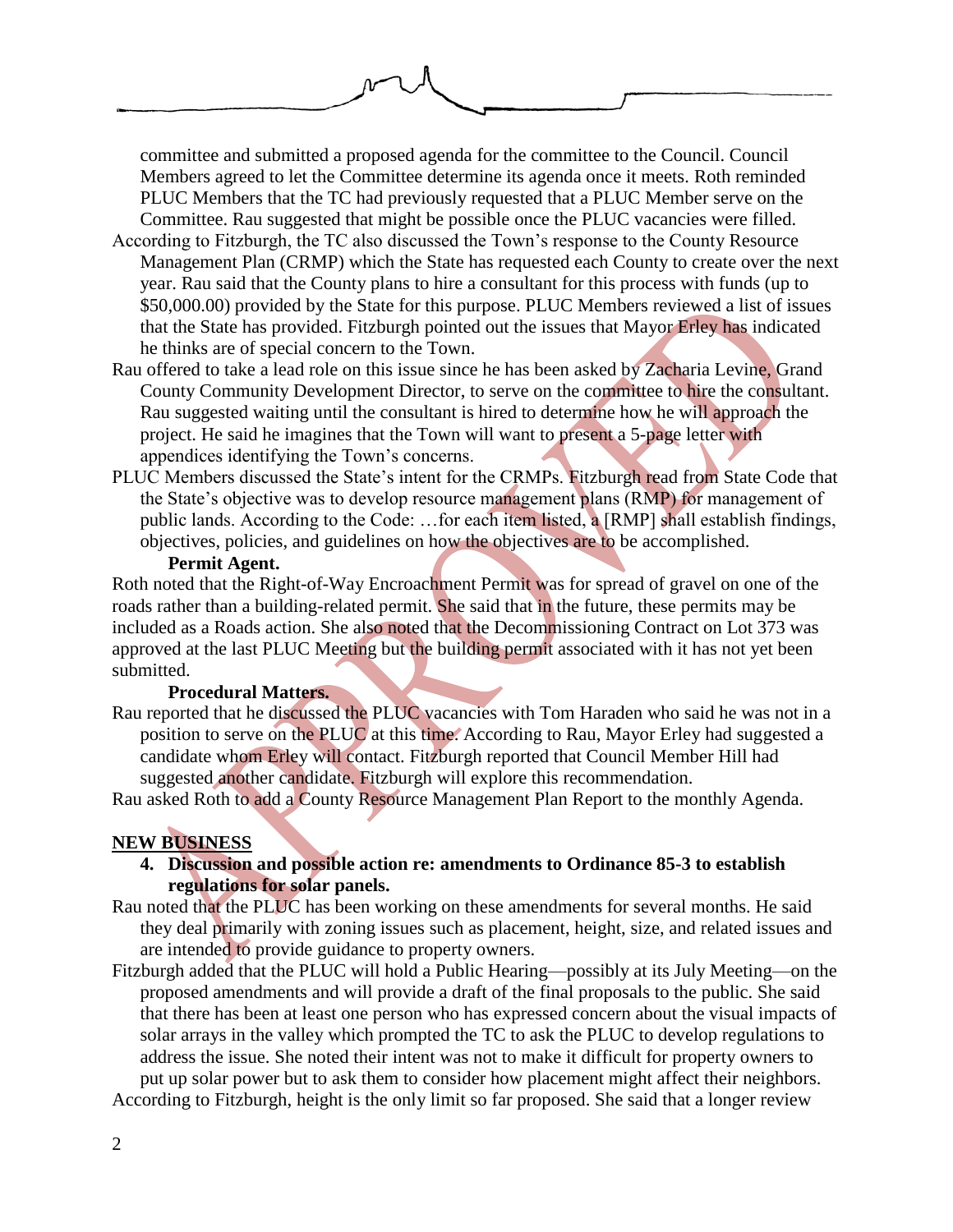

process would be available for property owners who requested a greater height than allowed for routine permits.

- Fitzburgh reviewed the minor changes in wording that were made at the last Meeting. PLUC Members agreed to reverse the word order of "highest maximum" to "maximum highest" in the definition of Height, Ground-Mounted Solar Energy System, Section 1.6, to match the use of this phrase on line 3, Section 4.15.1.4. Further discussion followed regarding clarification of the way height is measured in the definition above. PLUC Members also referred to a Castle Valley Solar Installation Report prepared by Roth in order to determine the best height limit for routine solar permit applications. The current draft states that routine permits shall not exceed 10 feet. According to Fitzburgh, Kevin Hansen, American Solar Power, has said that most residential installations could be under nine feet in height. About one-half of the systems included in the report were 10 feet or under.
- Fitzburgh proposed that either the PLUC or the TC submit the proposed amendments to an attorney for legal review to determine whether decisions made on nonroutine applications would be enforceable. She thought it would be important to know whether specific reasons for denial would have to be included in the ordinance.
- Hawkins suggested that solar installations should be approved under the permanent conditional use permit (CUP) process that is used for wind power installations. Fitzburgh thought it would be more difficult to achieve their goals through CUPs and harder to deny a request. She said the nonroutine permit process would allow the property owner to make a case for the larger system proposed. She also said she did not think the CUP process worked well for wind power installations because the Town has not established any regulations regarding them. Hawkins thought that the CUP process would provide property owners with an avenue to mitigate any issues related to their proposal.
- Rau said that enforcement is problematic for all ordinances. He hoped that the proposed amendments would establish standards that the Town could use for enforcement. He agreed that a lawyer should review the draft and suggest alternative language, if needed. He noted that Section 4.15.2 would require a new permit form for nonroutine permits. He asked Roth to send him a copy of the current Solar Permit form for review.
- Freeman expressed his concern that it would be difficult to install a system under 10 feet. He said that most panels are  $3' \times 5'$  and are usually laid out with two rows or three rows of panels which approaches the 10 foot limit without consideration of the posts. He also observed that the height was dependent upon whether the panels were fixed, tracking, or adjustable. He suggested a 12 foot height.
- PLUC Members agreed it was important to not allow the regulations to be subjective or value based. For instance, a decision regarding nonroutine height would be based on safety and access to the sun.
- In further discussion about how to measure height, it was decided to distinguish between such terms as system, installation, and array.
- Fitzburgh asked Roth to send the draft amendments to local solar installers Rob Soldat, Brian Murray, and Kevin Hansen for their comments about whether most residential systems could be built under these conditions.

PLUC Members agreed to delay a Public Hearing until after its July Meeting.

Fitzburgh moved to table Item 4. Hawkins seconded the Motion. Fitzburgh, Hawkins, and Rau approved the Motion. The Motion passed unanimously.